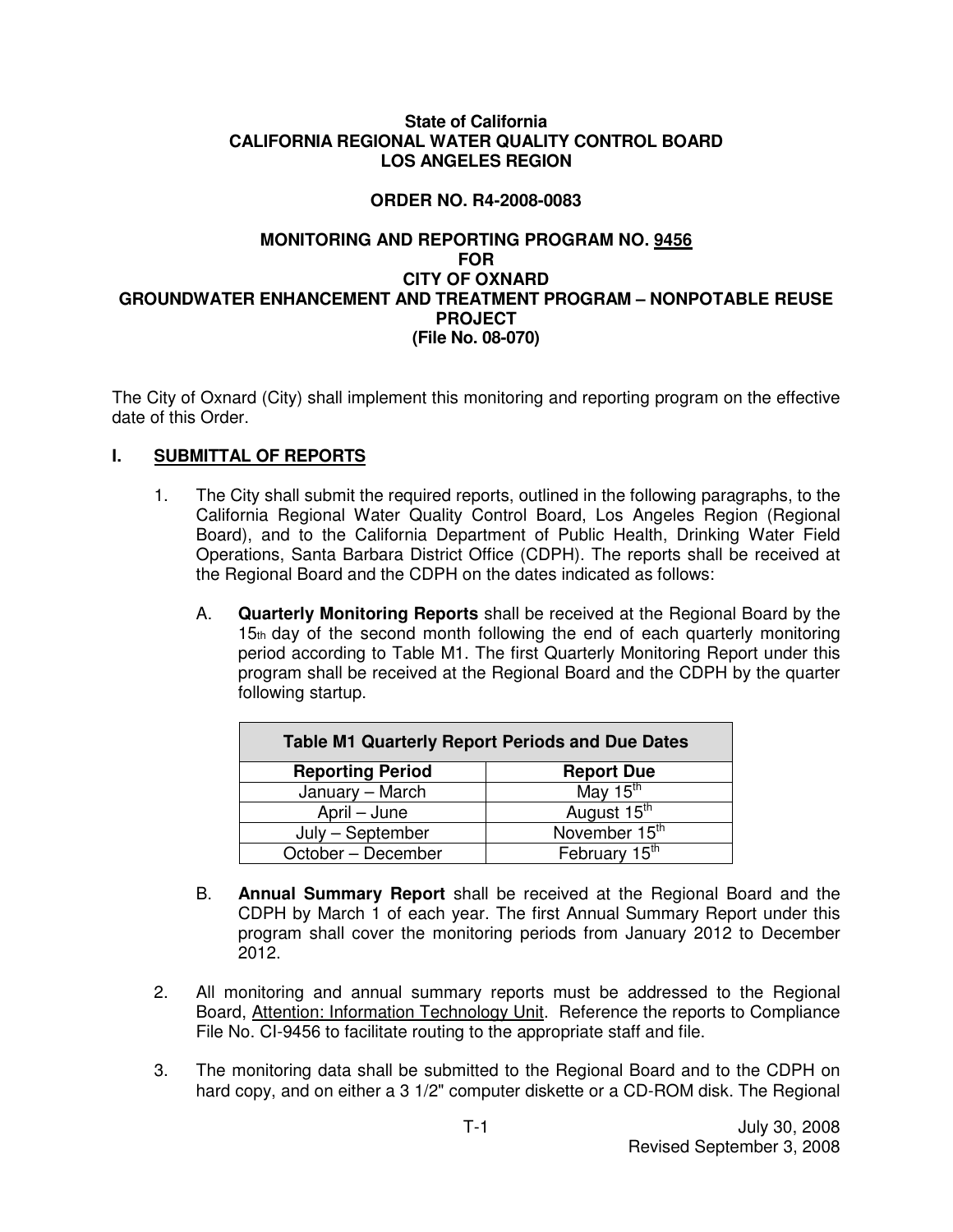Board and the CDPH may request electronic submittal of data contained in a CD-ROM disk or other appropriate electronic medium at any time. The submittal data must be IBM compatible, preferably using Microsoft Excel software.

4. The Regional Board and the State Water Resources Control Board (State Board) are developing a database compliance monitoring management system that may require the City to submit the monitoring reports electronically, when it becomes operational. The draft regulations state: "Analytical results for chemicals shall be reported directly to the Department, as follows:

Analytical results of all analyses completed in a calendar month shall be reported to the Department no later than the 15th day following the end of the second month of the designated monitoring period.

### **II. MONITORING REQUIREMENTS**

- 1. Whenever possible, quarterly monitoring shall be performed during the 1st quarter (January, February, and March), the 2<sup>nd</sup> quarter (April, May, and June), the 3<sup>rd</sup> quarter (July, August, and September), and the 4<sup>th</sup> quarter (October, November, and December); and annual monitoring shall be conducted during the third quarter of each calendar year. However, if the use of recycled water does not occur during that monitoring period, the City shall collect a sample during the next reuse event. Results of quarterly and annual analyses shall be reported in the following quarterly monitoring report. If there is no use of recycled water during the reporting period, the report shall so state. Monitoring reports shall continue to be submitted to the Regional Board, regardless of whether or not there was a use of recycled water.
- 2. Monitoring shall be used to determine compliance with the requirements of this Order and shall include, but not limited to, the following:
	- A. Sampling protocols (specified in 40 CFR part 136 or AWWA standards where appropriate) and chain of custody procedures.
	- B. Laboratory or laboratories, which conducted the analyses. Include copy or copies of laboratory certifications by the California Health Services Environmental Laboratory Accreditation Program (ELAP<sup>1</sup>) every year or when the City changes their contract laboratory.
	- C. Analytical test methods used for recycled water and the corresponding detection limits for reporting purposes (DLRs) unregulated and regulated<br>chemicals. Please see the CDPH's website at chemicals. Please see the CDPH's website at http://www.cdph.ca.gov/certlic/drinkingwater/Pages/UCMR.aspx and http://www.cdph.ca.gov/certlic/drinkingwater/Pages/Chemicalcontaminants.asp x for unregulated and regulated chemicals, respectively.
	- D. Quality assurance and control measures.

<sup>1</sup> ELAP is a part of the CDPH.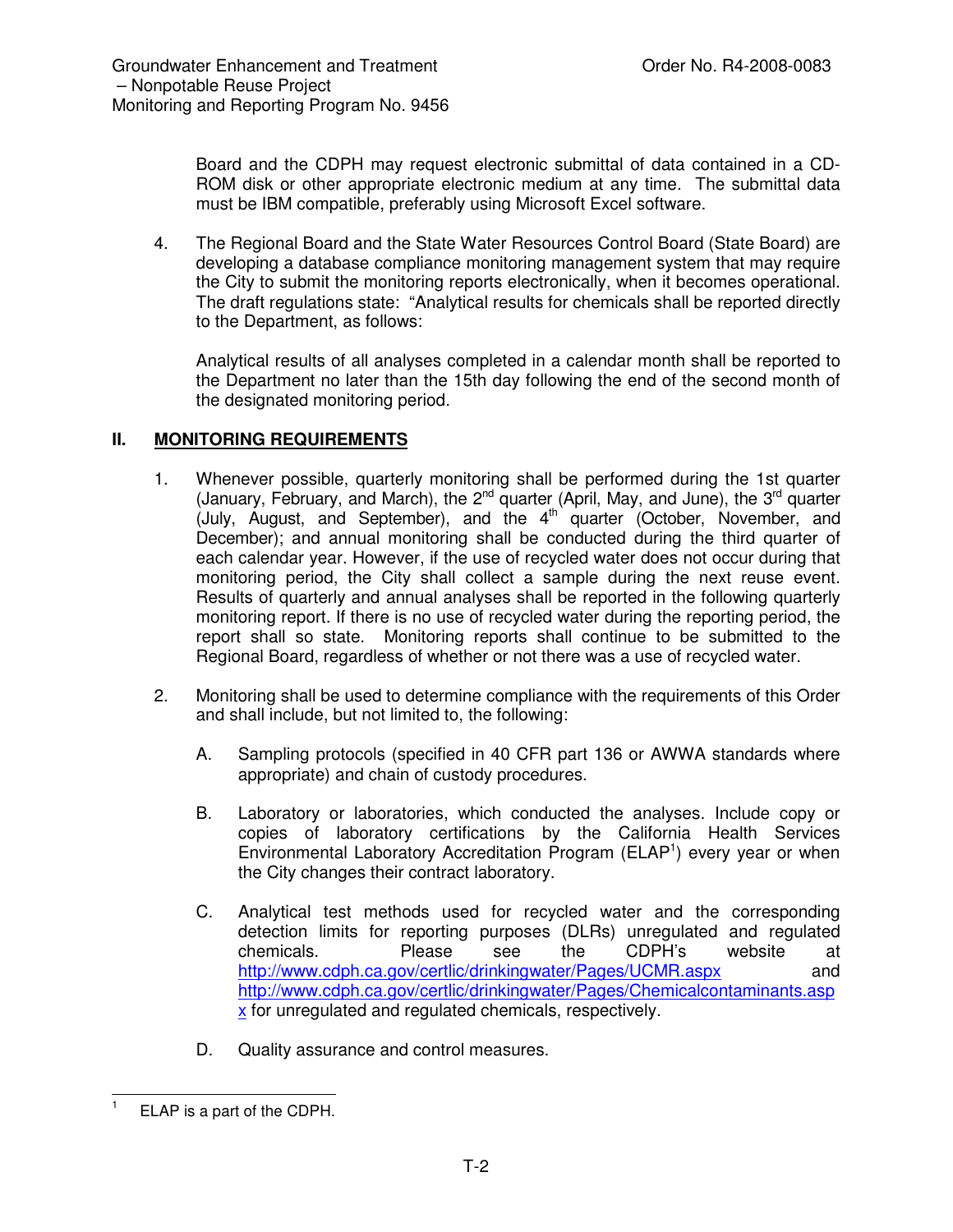- 3. The samples shall be analyzed using analytical methods described in 40 CFR part 136; or where no methods are specified for a given pollutant, by commercially available methods approved by the USEPA. The City shall select the analytical methods that provide reporting detection limits (DLRs) lower than the limits prescribed in this Order. For those constituents that have drinking water notification levels (NLs) and/or public health goals (PHGs), the DLRs shall be equal to or lower than either the NLs or the PHGs (note this is not always feasible). Every effort should be made to analyze Chemicals with NLs in Attachment A-6 using the least DLR possible.
- 4. The City shall instruct its laboratories to establish calibration standards so that the DLRs (or its equivalent if there is a different treatment of samples relative to calibration standards) are the lowest calibration standard. At no time shall the City use analytical data derived from extrapolation beyond the lowest point of the calibration curve.
- 5. Upon request by the City, the Regional Board, in consultation with the USEPA and the State Board Quality Assurance Program, may establish DLRs, in any of the following situations:
	- A. When the pollutant has no established method under 40 CFR 136 (revised May14, 1999, or subsequent revision);
	- B. When the method under 40 CFR 136 for the pollutant has a RDL higher than the limit specified in this Order; or,
	- C. When the City agrees to use a test method that is more sensitive than those specified in 40 CFR part 136 and is commercially available.
- 6. Samples of final effluent must be analyzed within allowable holding time limits as specified in 40 CFR part 136.3. All QA/QC analyses must be run on the same dates when samples were actually analyzed. The City shall make available for inspection and/or submit the QA/QC documentation upon request by Regional Board staff. Proper chain of custody procedures must be followed and a copy of that documentation shall be submitted with the quarterly report.
- 7. For all bacterial analyses, sample dilutions should be performed so the range of values extends from 1 to 800. The detection methods used for each analysis shall be reported with the results of the analyses.

# **III. REPORTING REQUIREMENTS**

The City shall submit all reports, shown on Section I SUBMITTAL OF REPORTS to the Regional Board and the CDPH by the dates indicated. All quarterly, and annual monitoring reports should contain a separate section titled "Summary of Non-Compliance", which discusses the compliance records and corrective actions taken or planned that may be needed to bring the reuse into full compliance with water recycling requirements. This section shall clearly list all non-compliance with water recycling requirements, as well as all excursions of effluent limitations.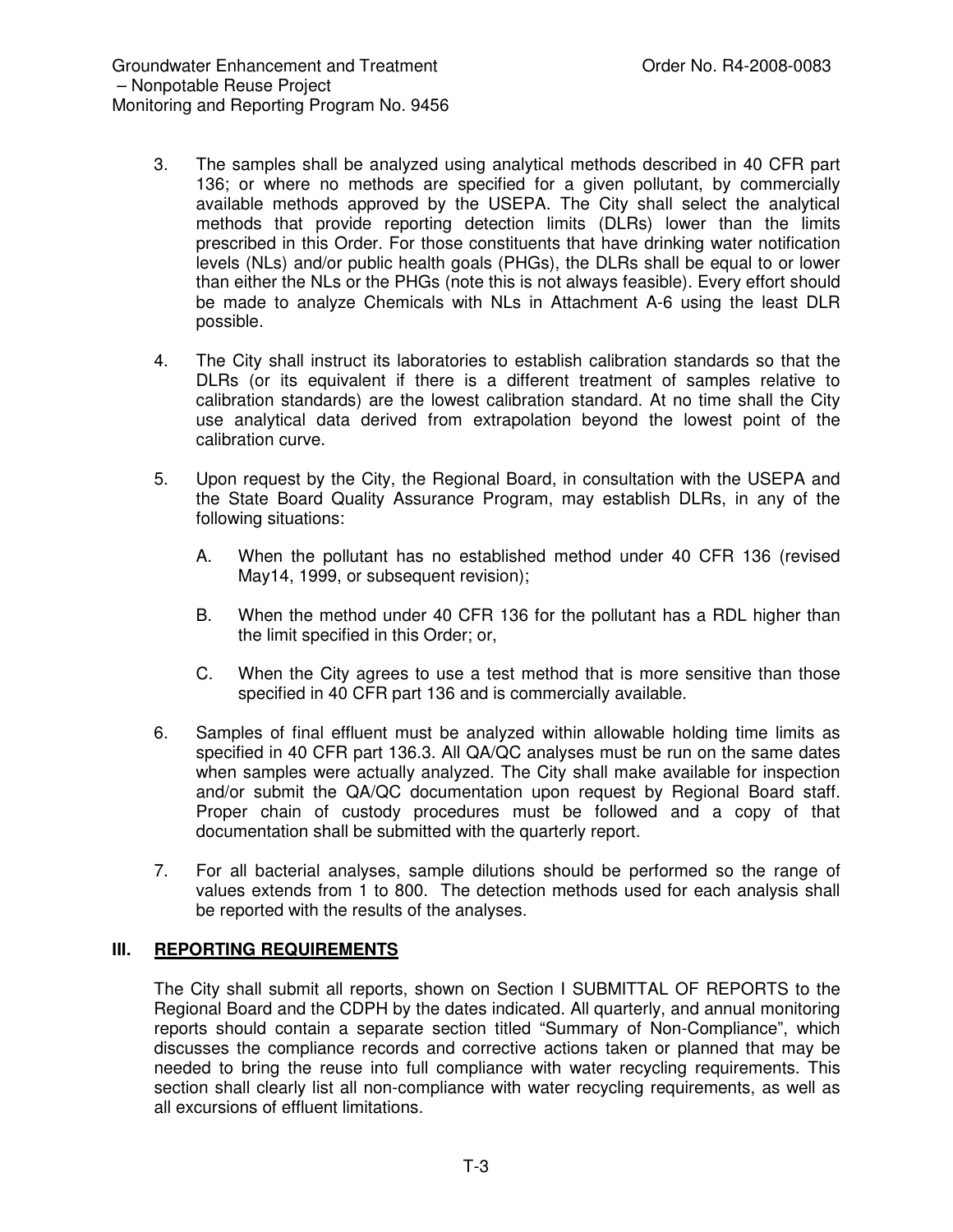# **1. Quarterly Reports**

- A. These reports shall include, at a minimum, the following information:
	- a. The volume of the secondary-treated influent and Advanced Wastewater Purification Facility (AWPF) treated recycled water. If no recycled water is used during the quarter, the report shall so state.
	- b. The date and time of sampling and analyses.
	- c. All analytical results of samples collected during the monitoring period of the secondary-treated influent and AWPF-treated recycled water.
	- d. UV dose calculations, lamp intensity readings, and UV transmittance.
	- e. Records of any operational problems, plant upset and equipment breakdowns or malfunctions, and any discharge(s) of the AWPF-treated recycled water.
	- f. Discussion of compliance, noncompliance, or violation of requirements.
	- g. All corrective or preventive action(s) taken or planned with schedule of implementation, if any.
- B. For the purpose of reporting compliance with numerical limitations, analytical data shall be reported using the following reporting protocols:
	- a. Sample results greater than or equal to the DLR must be reported "as measured" by the laboratory (i.e., the measured chemical concentration in the sample); or
	- b. Sample results less than the DLR, but greater than or equal to the laboratory's method detection limit (MDL), must be reported as "Detected, but Not Quantified", or DNQ. The laboratory must write the estimated chemical concentration of the sample next to DNQ as well as the words "Estimated Concentration" (may be shortened to Est. Conc.); or
	- c. Sample results less than the laboratory's MDL must be reported as "Not-Detected", or ND.
- C. If the City samples and performs analyses (other than for process/operational control, startup, research, or equipment testing) on any sample more frequently than required in this MRP using approved analytical methods, the results of those analyses shall be included in the report. These results shall be reflected in the calculation of the average used in demonstrating compliance with average effluent, receiving water, etc., limitations.
- D. The Regional Board may request supporting documentation, such as daily logs of operations.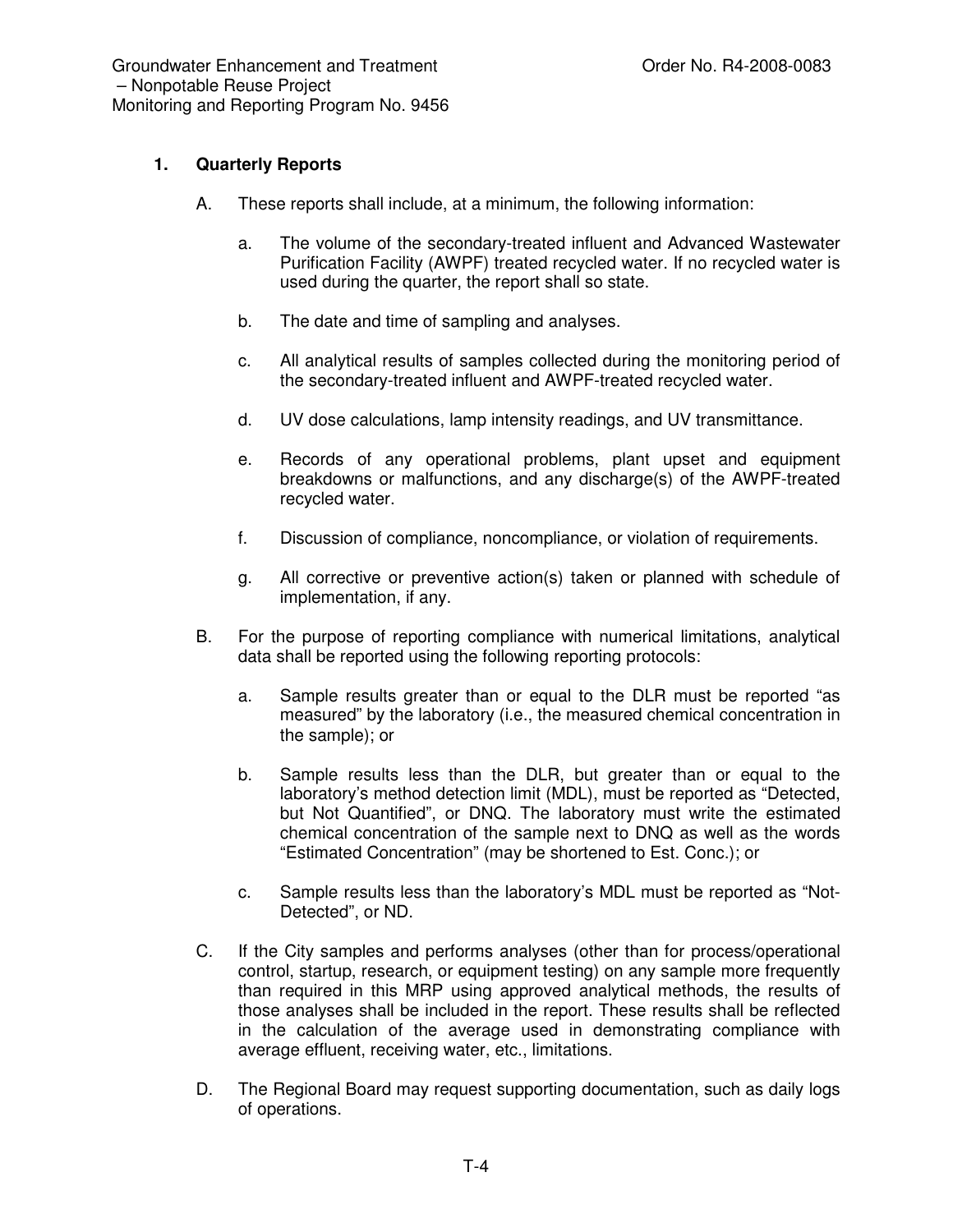### **2. Annual Reports**

- A. Tabular and graphical summaries of the monitoring data (AWPF-treated recycled water) obtained during the previous calendar year.
- B. Discussion of the compliance record and corrective or preventive action(s) taken or planned that may be needed to bring the AWPF-treated recycled water into full compliance with the requirements in this Order.
- C. The description of any changes and anticipated changes including any impacts in operation of any unit processes or facilities shall be provided.
- D. A list of the analytical methods employed for each test and associated laboratory quality assurance/quality control procedures shall be included. The report shall restate, for the record, the laboratories used by the City to monitor compliance with this Order, their status of certification, and provide a summary of performance.
- E. The report shall confirm operator certification and provide a list of current operating personnel, their responsibilities, and their corresponding grade of certification.
- F. The report shall also include the date of the facility's Operation and Maintenance Management Plan, the date the plan was last reviewed, and whether the plan is complete and valid for the current facilities.

#### **IV. MONITORING FOR SECONDARY TREATED EFFLUENT (INFLUENT TO AWPF)**

1. The sampling station shall be established where representative samples of influent can be obtained. Samples may be obtained at a single station, provided that the station is representative of wastewater quality entering the AWPF. Should there be any change in the sampling station, the proposed station shall be approved by the Executive Officer prior to its use.

| <b>Table M2 Influent Monitoring Program</b> |              |                       |                                         |
|---------------------------------------------|--------------|-----------------------|-----------------------------------------|
| <b>Constituent</b>                          | <b>Units</b> | <b>Type of Sample</b> | <b>Minimum Frequency</b><br>of Analysis |
| Total influent                              | <b>MGD</b>   |                       | continuous                              |
| BOD <sub>5</sub> 20°C                       | mg/L         | 24-hr composite       | weekly                                  |
| Suspended solids                            | mg/L         | 24-hr composite       | weekly                                  |

2. Influent Monitoring Program (Table M2)

### **V. RECYCLED WATER MONITORING**

1. The sampling station shall be established where representative samples of recycled water can be obtained. For this recycling project, recycled water samples shall be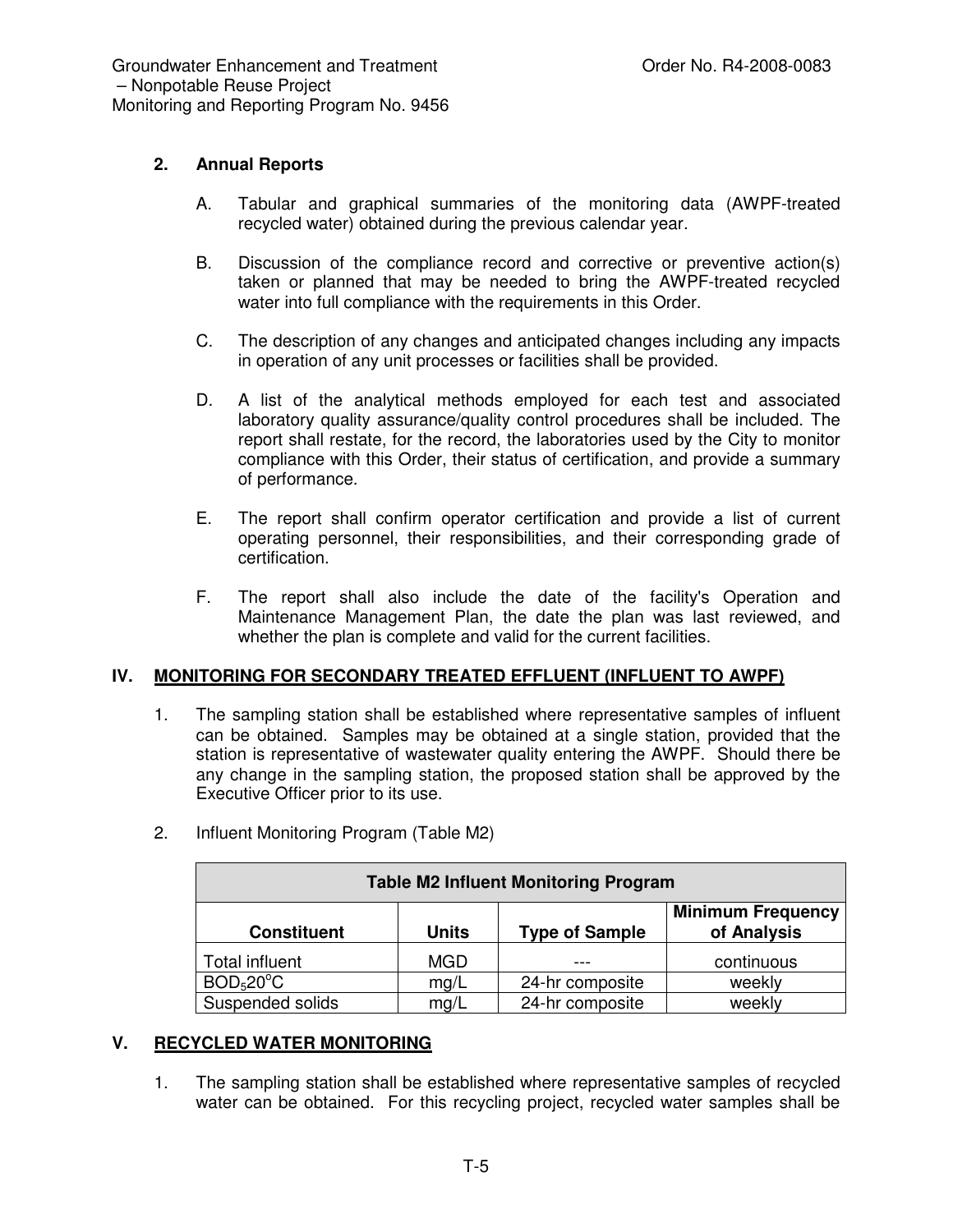obtained from the final effluent channel downstream. Should there be any change in the sampling station, the proposed station shall be approved by the Executive Officer prior to its use.

| Table M3 - AWPF-Treated Effluent Monitoring                |              |                             |                                                          |  |
|------------------------------------------------------------|--------------|-----------------------------|----------------------------------------------------------|--|
| <b>Constituent</b>                                         | <b>Units</b> | Type of Sample <sup>2</sup> | <b>Minimum</b><br><b>Frequency of</b><br><b>Analysis</b> |  |
| <b>Effluent flow</b>                                       | <b>MGD</b>   |                             | Continuous                                               |  |
| Turbidity <sup>3</sup>                                     | <b>NTU</b>   |                             | continuous                                               |  |
| <b>Total coliform</b>                                      | MPN/100ml    | grab                        | Daily                                                    |  |
| рH                                                         | pH units     | Grab                        | Daily                                                    |  |
| Settleable solids                                          | mL/L         | Grab                        | Daily                                                    |  |
| Suspended solids                                           | mg/L         | 24-hr comp.                 | Weekly                                                   |  |
| <b>BOD<sub>5</sub>20<sub>°</sub>C</b>                      | mg/L         | 24-hr comp.                 | Weekly                                                   |  |
| Oil and grease                                             | mg/L         | Grab                        | Monthly                                                  |  |
| <b>Total dissolved solids</b>                              | mg/L         | 24-hr comp.                 | Monthly                                                  |  |
| Chloride                                                   | mg/L         | 24-hr comp.                 | Monthly                                                  |  |
| Boron                                                      | mg/L         | 24-hr comp.                 | Monthly                                                  |  |
| Sulfate                                                    | mg/L         | 24-hr comp.                 | Monthly                                                  |  |
| <b>MBAS</b>                                                | mg/L         | 24-hr comp.                 | Monthly                                                  |  |
| Nitrate-N                                                  | mg/L         | 24-hr comp.                 | Quarterly                                                |  |
| Nitrite-N                                                  | mg/L         | 24-hr comp.                 | Quarterly                                                |  |
| Nitrate-N + nitrite-N                                      | mg/L         | 24-hr comp.                 | Quarterly                                                |  |
| Inorganic <sup>4</sup> with primary MCL                    | mg/L         | 24-hr comp/Grab             | Quarterly                                                |  |
| Constituents/parameters <sup>5</sup> with<br>secondary MCL |              | 24-hr comp                  | Quarterly                                                |  |

2. Monitoring Program for Disinfected AWPF-Treated Recycled Water (Table M3)

<sup>&</sup>lt;sup>2</sup> Grab sample is an individual sample collected in a short period of time not exceeding 15 minutes. Grab samples shall be collected during normal peak loading conditions for the parameter of interest, which may or may not be during hydraulic peaks. When an automatic composite sampler is not used, composite sampling shall be done as follows: If the duration of the discharge is equal to or less than 24 hours but greater than eight (8) hours, at least eight (8) flow-weighted samples shall be obtained during the discharge period and composited. For discharge duration of less than eight (8) hours, individual 'grab' sample may be substituted.

<sup>3</sup> Turbidity shall be continuously monitored and recorded at a point after final filtration. The average value recorded each day, the amount of time that 0.2 NTU is exceeded, and the incident of exceeding 0.5 NTU, if any, shall be reported.

<sup>4</sup> See Attachment A-1 for specific constituents to be monitored.

<sup>5</sup> See Attachment A-5 for specific constituents to be monitored. Sampling frequency of MBAS is monthly.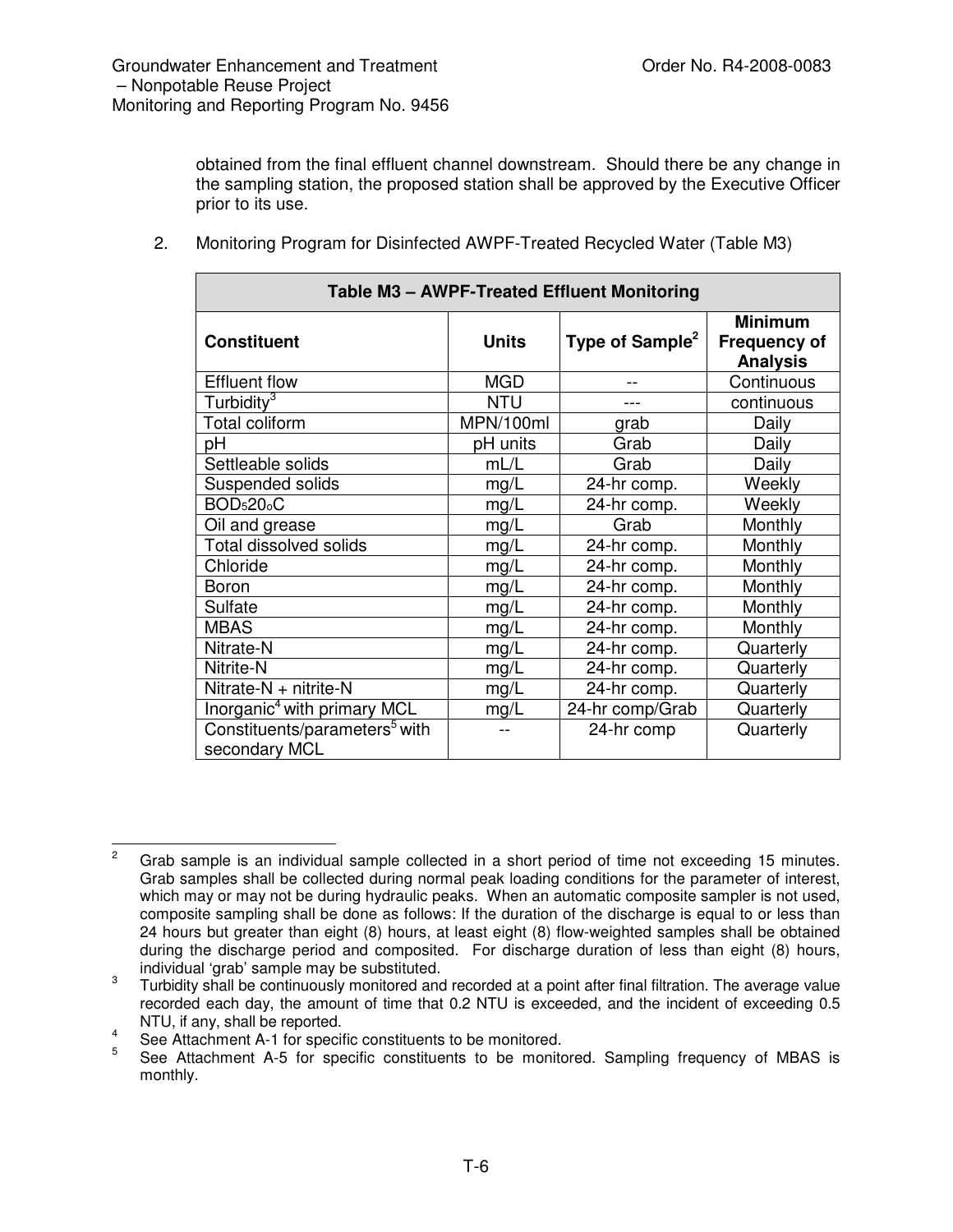| Table M3 - AWPF-Treated Effluent Monitoring         |              |                             |                                                          |  |
|-----------------------------------------------------|--------------|-----------------------------|----------------------------------------------------------|--|
| <b>Constituent</b>                                  | <b>Units</b> | Type of Sample <sup>2</sup> | <b>Minimum</b><br><b>Frequency of</b><br><b>Analysis</b> |  |
| Regulated organic chemicals <sup>6</sup>            | $\mu$ g/L    | 24-hr comp./Grab            | Quarterly                                                |  |
| Remaining priority pollutants <sup>7</sup>          | $\mu$ g/L    | 24-hr comp./Grab            | Quarterly                                                |  |
| Disinfection byproduct <sup>8, 9</sup>              | $\mu$ g/L    | 24-hr comp./Grab            | Quarterly                                                |  |
| Radioactivity <sup>10</sup>                         | pCi/L        | 24-hr comp.                 | Annually                                                 |  |
| Chemicals with NLs <sup>11, 12</sup>                | $\mu$ g/L    | 24-hr comp./Grab            | Annually <sup>[11]</sup>                                 |  |
| Endocrine disrupting<br>chemicals <sup>11, 13</sup> | $\mu$ g/L    | 24-hr comp                  | Annually <sup>[11]</sup>                                 |  |
| Pharmaceuticals and other<br>chemicals $11, 14$     | $\mu$ g/L    | 24 -hr comp                 | Annually <sup>[11]</sup>                                 |  |

# **VI. RECYCLED WATER USE MONITORING**

Monitoring for these constituents are viewed as a diligent way of assessing and verifying recycled water quality characteristics, which can be useful in addressing issues of public perception about the safety of recycled water. Further, should there be a positive finding, the Regional Board and the CDPH can give the result due consideration as to whether it is of concern or not. Just what such consideration might entail would depend on the knowns and unknowns of these constituents, including its potential health effects at the given concentration, the source of the chemical, as well as possible means of better control to limit its presence, treatment strategies if necessary, and other appropriate actions.

- 10 See Attachment A-2 for specific constituents to be monitored.
- 11 Prior to the commencement of delivering recycled water, at least one grab sample of recycled water shall be collected and analyzed. The results for the initial recycled water quality analysis shall be submitted to the Regional Board. After that, at least one grab sample of recycled water shall be collected and analyzed every year.
- 12 See Attachment A-6 for specific constituents to be monitored. Grab samples shall be used for analyses of volatile organics and cyanide; composite samples shall be used for others.
- 13 Endocrine disrupting chemicals include ethinyl estradiol, 17-B estradiol, estrone, bisphenol A, nonylphenol and nonylphenol polyethoxylate, octylphenol and octylphenol polyethoxylate, and polybrominated diphenyl ethers. These chemicals need to be monitored, only when the analytical methods for these chemicals are applicable and approved by the USEPA. These chemicals need to be monitored during August.
- 14 Pharmaceuticals and other chemicals include acetaminopen, amoxicillin, azithromycin, caffeine, carbamazepine, ciprofloxacin, ethylenediamine tetra-acetic acid (EDTA), gemfibrozil, ibuprofen, iodinated contrast media, lipitor, methadone, morphine, salicylic acid, and triclosan. These chemicals need to be monitored, only when the analytical methods for these chemicals are applicable and approved by the USEPA. These chemicals need to be monitored during August.

<sup>6</sup> See Attachment A-3 for specific constituents to be monitored. Grab samples shall be used for analyses of volatile organics and cyanide; composite samples shall be used for others.

<sup>7</sup> See Attachment A-7 for specific constituents to be monitored. Grab samples shall be used for analyses of volatile organics and cyanide; composite samples shall be used for others.

<sup>8</sup> See Attachment A-4 for specific constituents to be monitored. Grab samples shall be used for analyses of volatile organics and cyanide; composite samples shall be used for others.

<sup>9</sup> There are no numeric limits for these constituents, no numeric limits are anticipated at this time, and analytical methods may not be widely available.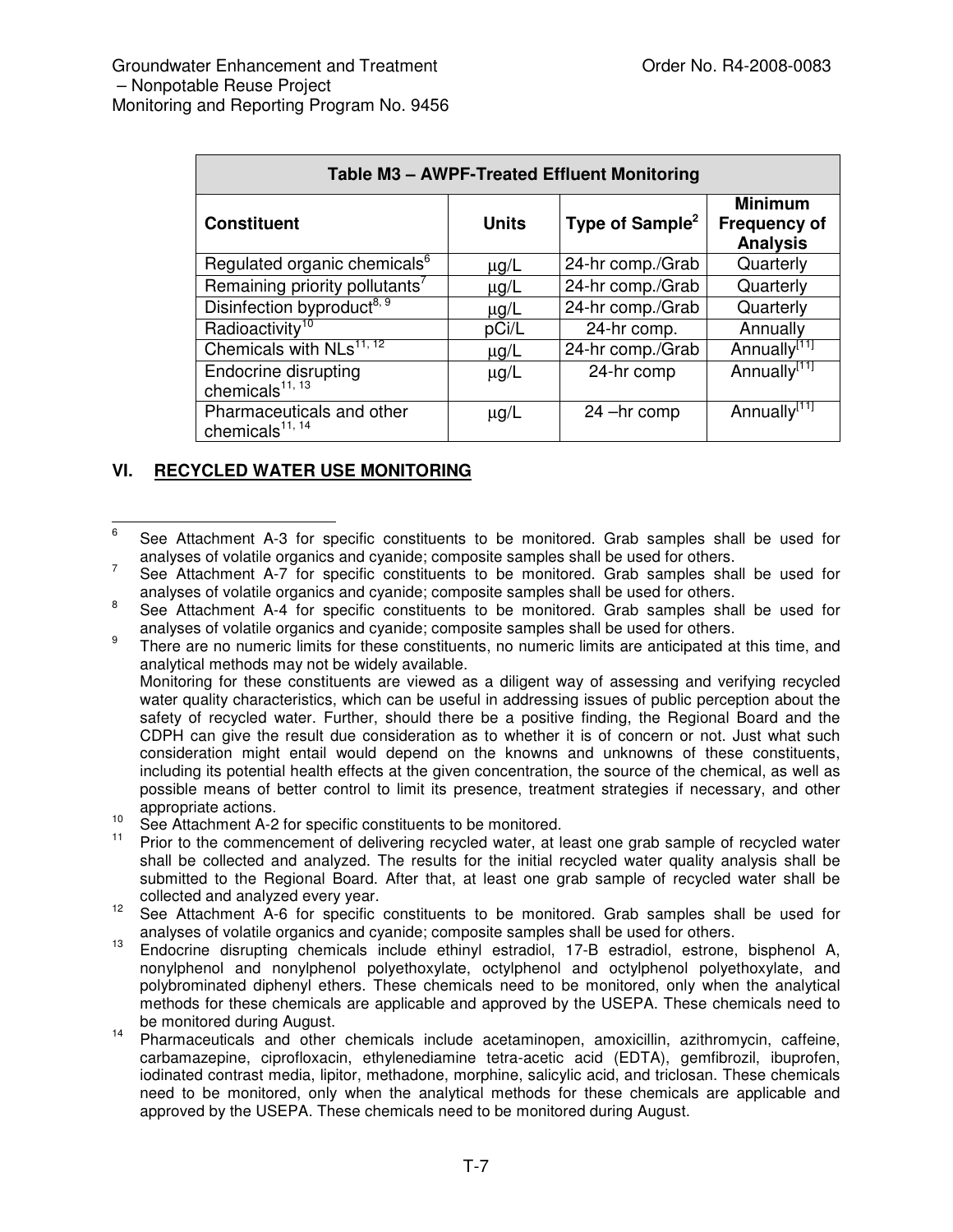The City shall submit a quarterly report, in a tabular form, on the list of users serviced during the quarter, the amount of recycled water delivered to each user, and the use of the recycled water. A summary of these data shall be included in the annual report. **VII. GENERAL MONITORING AND REPORTING REQUIREMENTS**

# 1. The City shall summarize and arrange the monitoring data in tabular form to demonstrate compliance with requirements.

- 2. For every item where the requirements are not met, the City shall submit a statement of the actions undertaken or proposed which will bring the recycled water into full compliance with requirements at the earliest possible time, and submit a timetable for implementation of the corrective measures.
- 3. Monitoring reports shall be signed by either the principal Executive Officer or ranking elected official. A duly authorized representative of the aforementioned signatories may sign documents if:
	- a. The authorization is made in writing by the signatory;
	- b. The authorization specifies the representative as either an individual or position having responsibility for the overall operation of the regulated facility or activity; and
	- c. The written authorization is submitted to the Executive Officer of this Regional Board.
- 4. The monitoring report shall contain the following completed declaration:

"I certify under penalty of law that I have personally examined and am familiar with the information submitted in this document and all attachments thereto; and that, based on my inquiry of the individuals immediately responsible for obtaining the information, I believe that the information is true, accurate, and complete. I am aware that there are significant penalties for submitting false information, including the possibility of fine and imprisonment."

| Executed on the | day of | at        |
|-----------------|--------|-----------|
|                 |        | Signature |
|                 |        | Title     |

- 5. The City shall retain records of all monitoring information, including all calibration and maintenance, monitoring instrumentation, and copies of all reports required by this Order, for a period of at least three (3) years from the date of sampling measurement, or report. This period may be extended by request of the Regional Board or the CDPH at any time and shall be extended during the course of any unresolved litigation regarding the regulated activity.
- 6. Records of monitoring information shall include:
	- a. The date, exact place, and time of sampling or measurements;